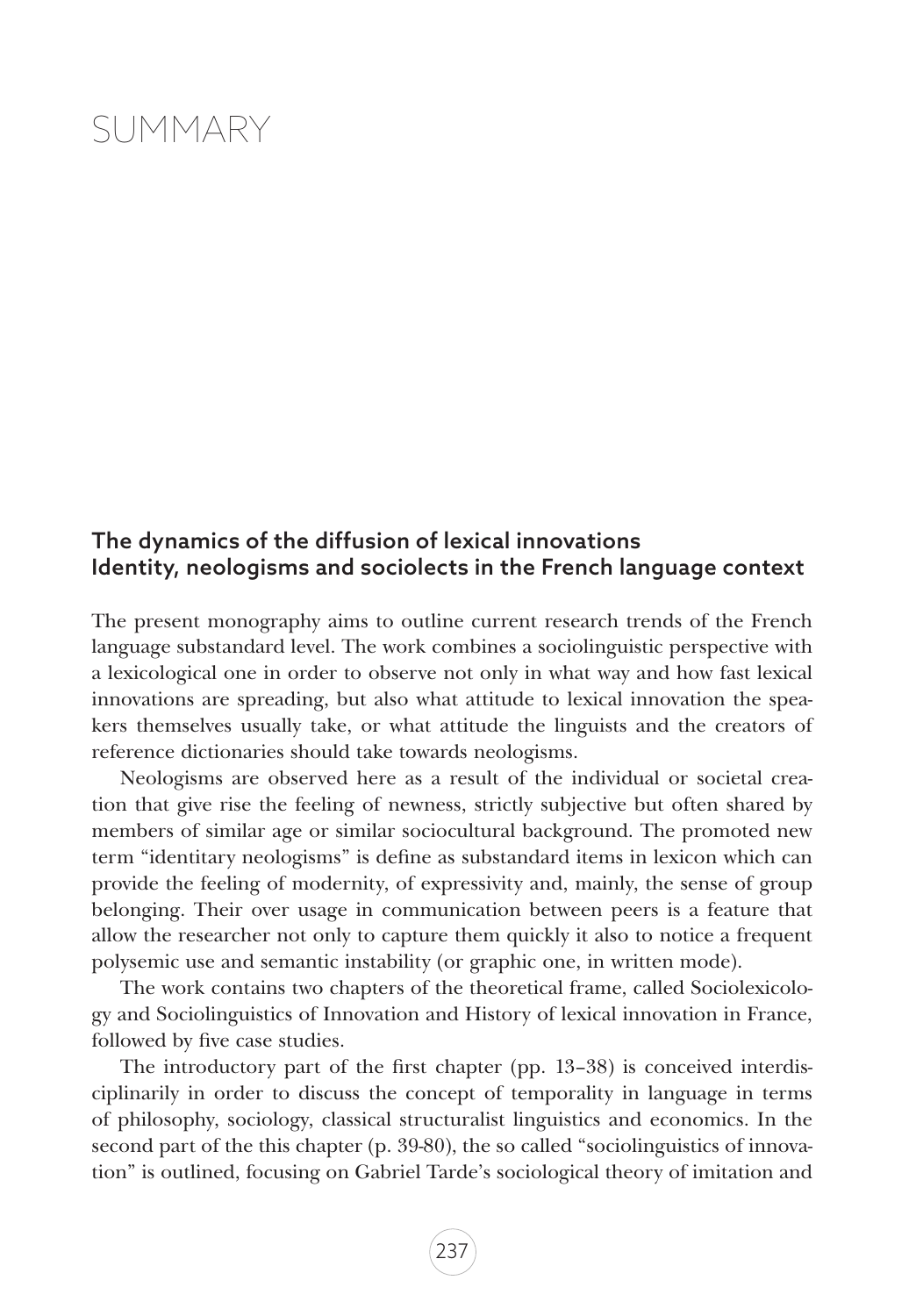## Summary

especially on Everett Rogers's economic theory of diffusion of innovation that allows to name the various stages in the dissemination of neologisms and the various types of speakers' behaviour towards them. The debate about the causes of linguistic change, which was very much alive in French linguistics from the mid-nineteenth century to about the mid-twentieth century, is presented in details in this chapter, putting the ideas of classical authors (Darmesteter, Bréal, Meillet, Vendryes, etc.) in the context of relevant period ideas about language (e.g. language as a natural organism), the spread of linguistic changes (wave theory) and the role of society in formation of new lexical items.

A second theoretical chapter entitled History of lexical innovation in France (pp. 81–133) documents the attitudes of French scholars to newly created words from the period of classicism to the 1990s, when important laws were passed to "defend" the French language. Efforts to regulate the French language and its vocabulary are most pronounced during the period of classicism, fading into the background during the French Revolution, but after an industrial revolution marked by France's retreat from the world stage and a by a distinct fascination with the Anglophone environment, French linguistic protectionism is back on the scene. The French dictionaries of those periods follow those attitudes and lexicographic treatment of the neology give a significant proof of those attitudes' changes in description of the most visible part of linguistic change – the lexicon.

In five case studies, the attention is first driven to the unsystematic conception of expressivity in French dictionaries and its theoretical roots that are analysed in a case study entitled Labelling and Expressiveness in French Lexicography (p. 137–179). On the sample of 50 social symptomatic words, the evolution of expressiveness labelling in *Le Petit Robert* and *Le Petit Larousse* dictionaries is observed over the past 40 years. The label *pop*. (populaire, "folk") is gradually disappearing in favour of a combination of *fam*. and *arg*. labels that describe the appropriate context of use and sociolectal origins. The transformation into the labelling of expressiveness seems to be linked to a change in sociolinguistic conceptualisation; the lexicographers used to see substandard words as symptomatic of a particular social group, whereas today they see them more as symptomatic of a particular discourse.

A second case study, entitled From Meta-lexicography to Meta-sociolectography and Lexicometry: neology in dictionaries and in the corpus of rap lyrics *RapCor*  (pp. 180–209), discuss the question of what criteria French lexicographers use to include a new word in the general vocabulary. The main goal is to show that French dictionaries are still very resistant to the inclusion of neologisms, mainly those coming from stigmatized parts of population.

The third case study, Rap in Sociolexicological Research (pp. 210–243), aims to validate hypotheses on the emergence and diffusion of identitary neologisms through sociolinguistic analysis of four items largely used by young French, *bolos*,